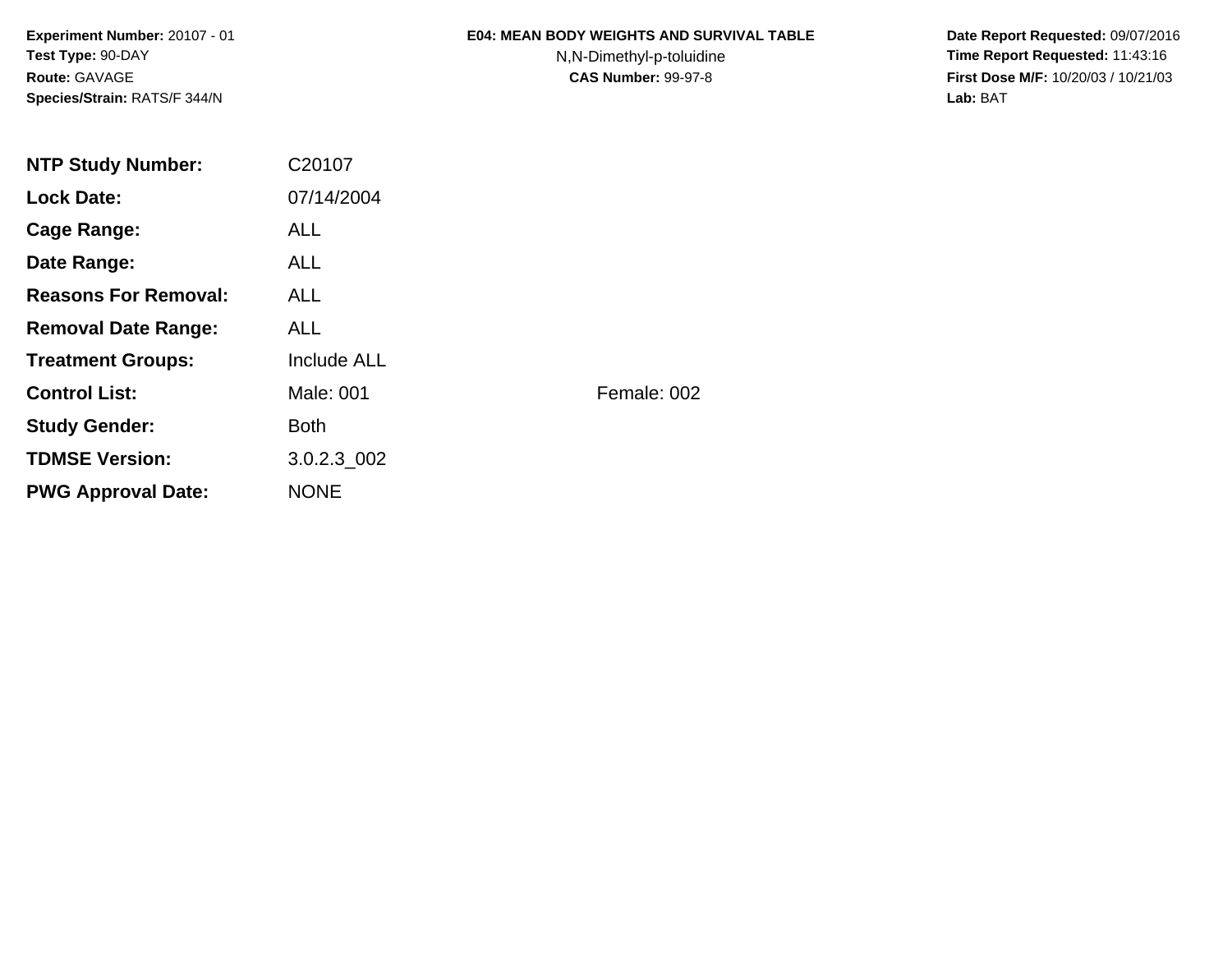## **Experiment Number:** 20107 - 01**Test Type:** 90-DAY**Route:** GAVAGE**Species/Strain:** RATS/F 344/N

#### **E04: MEAN BODY WEIGHTS AND SURVIVAL TABLE**

# N,N-Dimethyl-p-toluidine

 **Date Report Requested:** 09/07/2016 **Time Report Requested:** 11:43:16 **First Dose M/F:** 10/20/03 / 10/21/03<br>**Lab:** BAT **Lab:** BAT

**MALE**

| <b>DAY</b>         | 0 MG/KG |    | 62.5 MG/KG |                        | <b>125 MG/KG</b> |       |                        | <b>250 MG/KG</b> |       |                        |    | <b>500 MG/KG</b> |                        | <b>1000 MG/KG</b> |       |                        |    |
|--------------------|---------|----|------------|------------------------|------------------|-------|------------------------|------------------|-------|------------------------|----|------------------|------------------------|-------------------|-------|------------------------|----|
|                    | WT(G)   | N  | WT(G)      | %<br>OF<br><b>CNTL</b> | N                | WT(G) | %<br>OF<br><b>CNTL</b> | N                | WT(G) | %<br>OF<br><b>CNTL</b> | N  | WT(G)            | %<br>OF<br><b>CNTL</b> | N.                | WT(G) | %<br>OF<br><b>CNTL</b> | N  |
|                    | 98.9    | 10 | 98.9       | 100.0                  | 10               | 97.9  | 99.0                   | 10               | 97.3  | 98.4                   | 10 | 99.3             | 100.4                  | 10                | 99.4  | 100.5                  | 10 |
| 5                  | 116.2   | 10 | 113.0      | 97.3                   | 10               | 108.7 | 93.5                   | 10               | 100.9 | 86.8                   | 10 | 96.8             | 83.3                   | 9                 |       |                        |    |
| 12                 | 150.1   | 10 | 147.4      | 98.2                   | 10               | 137.4 | 91.5                   | 10               | 129.6 | 86.4                   | 10 | 121.8            | 81.2                   | 9                 |       |                        |    |
| 19                 | 186.3   | 10 | 179.3      | 96.3                   | 10               | 171.0 | 91.8                   | 10               | 158.9 | 85.3                   | 10 | 151.6            | 81.4                   | 9                 |       |                        |    |
| 26                 | 216.3   | 10 | 203.0      | 93.9                   | 10               | 199.5 | 92.2                   | 10               | 180.8 | 83.6                   | 10 | 169.8            | 78.5                   | 9                 |       |                        |    |
| 33                 | 237.0   | 10 | 218.6      | 92.2                   | 10               | 213.2 | 90.0                   | 10               | 194.2 | 82.0                   | 10 | 183.0            | 77.2                   | 9                 |       |                        |    |
| 40                 | 255.4   | 10 | 237.4      | 92.9                   | 10               | 234.0 | 91.6                   | 10               | 208.3 | 81.6                   | 10 | 196.4            | 76.9                   | 9                 |       |                        |    |
| 47                 | 270.9   | 10 | 249.2      | 92.0                   | 10               | 240.1 | 88.6                   | 10               | 213.7 | 78.9                   | 10 | 197.5            | 72.9                   | 9                 |       |                        |    |
| 54                 | 279.9   | 10 | 256.0      | 91.5                   | 10               | 246.1 | 87.9                   | 10               | 223.1 | 79.7                   | 10 | 205.7            | 73.5                   | 9                 |       |                        |    |
| 61                 | 290.4   | 10 | 265.2      | 91.3                   | 10               | 254.9 | 87.8                   | 10               | 222.5 | 76.6                   | 10 | 211.0            | 72.7                   | 9                 |       |                        |    |
| 68                 | 303.5   | 10 | 279.2      | 92.0                   | 10               | 273.5 | 90.1                   | 10               | 234.1 | 77.1                   | 10 | 223.7            | 73.7                   | 9                 |       |                        |    |
| 75                 | 311.4   | 10 | 286.6      | 92.1                   | 10               | 277.8 | 89.2                   | 10               | 242.3 | 77.8                   | 10 | 225.5            | 72.4                   | 9                 |       |                        |    |
| 82                 | 318.7   | 10 | 289.0      | 90.7                   | 10               | 278.4 | 87.4                   | 10               | 242.1 | 76.0                   | 10 | 225.1            | 70.6                   | 9                 |       |                        |    |
| 89                 | 325.9   | 10 | 292.1      | 89.6                   | 10               | 284.7 | 87.4                   | 10               | 241.8 | 74.2                   | 10 | 228.9            | 70.2                   | 9                 |       |                        |    |
| TERM<br><b>SAC</b> | 327.3   | 10 | 295.5      | 90.3                   | 10               | 289.3 | 88.4                   | 10               | 251.8 | 76.9                   | 10 | 234.4            | 71.6                   | 9                 |       |                        |    |

\*\*\* END OF MALE \*\*\*